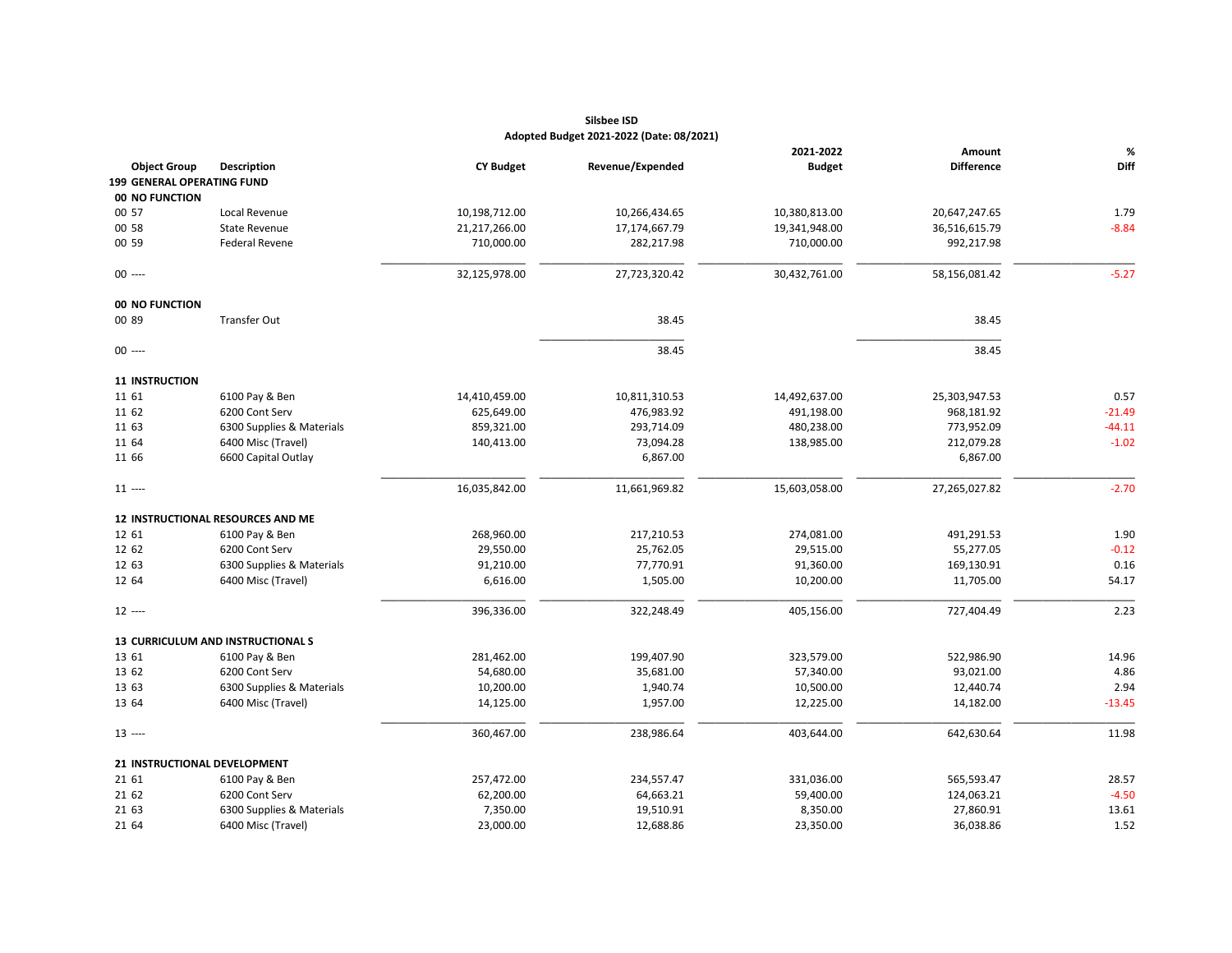|                                 |                                   |                  |                  | 2021-2022     | Amount            | %        |
|---------------------------------|-----------------------------------|------------------|------------------|---------------|-------------------|----------|
| <b>Object Group</b>             | <b>Description</b>                | <b>CY Budget</b> | Revenue/Expended | <b>Budget</b> | <b>Difference</b> | Diff     |
| $21$ ----                       |                                   | 350,022.00       | 331,420.45       | 422,136.00    | 753,556.45        | 20.60    |
| <b>23 SCHOOL ADMINISTRATION</b> |                                   |                  |                  |               |                   |          |
| 23 61                           | 6100 Pay & Ben                    | 2,050,584.00     | 1,740,209.95     | 1,981,816.00  | 3,722,025.95      | $-3.35$  |
| 23 62                           | 6200 Cont Serv                    | 26,588.00        | 33,060.60        | 42,888.00     | 75,948.60         | 61.31    |
| 23 63                           | 6300 Supplies & Materials         | 34,764.00        | 17,096.20        | 42,564.00     | 59,660.20         | 22.44    |
| 23 64                           | 6400 Misc (Travel)                | 40,860.00        | 14,989.81        | 42,811.00     | 57,800.81         | 4.77     |
| $23$ ----                       |                                   | 2,152,796.00     | 1,805,356.56     | 2,110,079.00  | 3,915,435.56      | $-1.98$  |
|                                 | 31 GUIDANCE AND COUNSELING SERVIC |                  |                  |               |                   |          |
| 31 61                           | 6100 Pay & Ben                    | 918,729.00       | 688,527.62       | 791,673.00    | 1,480,200.62      | $-13.83$ |
| 31 62                           | 6200 Cont Serv                    | 19,950.00        | 18,569.34        | 19,850.00     | 38,419.34         | $-0.50$  |
| 31 63                           | 6300 Supplies & Materials         | 33,875.00        | 26,651.07        | 39,375.00     | 66,026.07         | 16.24    |
| 31 64                           | 6400 Misc (Travel)                | 15,223.00        | 3,234.64         | 15,248.00     | 18,482.64         | 0.16     |
| $31 -$                          |                                   | 987,777.00       | 736,982.67       | 866,146.00    | 1,603,128.67      | $-12.31$ |
| <b>32 SOCIAL WORK SERVICES</b>  |                                   |                  |                  |               |                   |          |
| 32 61                           | 6100 Pay & Ben                    | 72,228.00        | 59,703.73        | 74,360.00     | 134,063.73        | 2.95     |
| 32 63                           | 6300 Supplies & Materials         | 250.00           | 21.07            | 250.00        | 271.07            |          |
| 32 64                           | 6400 Misc (Travel)                | 1,000.00         |                  | 500.00        | 500.00            | $-50.00$ |
| $32$ ----                       |                                   | 73,478.00        | 59,724.80        | 75,110.00     | 134,834.80        | 2.22     |
| <b>33 HEALTH SERVICES</b>       |                                   |                  |                  |               |                   |          |
| 33 61                           | 6100 Pay & Ben                    | 277,128.00       | 229,072.72       | 300,921.00    | 529,993.72        | 8.59     |
| 33 62                           | 6200 Cont Serv                    | 69,835.00        | 2,054.00         | 2,010.00      | 4,064.00          | $-97.12$ |
| 33 63                           | 6300 Supplies & Materials         | 10,290.00        | 19,489.05        | 12,255.00     | 31,744.05         | 19.10    |
| 33 64                           | 6400 Misc (Travel)                | 3,960.00         | 159.50           | 3,960.00      | 4,119.50          |          |
| $33$ ----                       |                                   | 361,213.00       | 250,775.27       | 319,146.00    | 569,921.27        | $-11.65$ |
|                                 | 34 STUDENT (PUPIL) TRANSPORTATION |                  |                  |               |                   |          |
| 34 61                           | 6100 Pay & Ben                    | 890,829.00       | 696,051.29       | 864,999.00    | 1,561,050.29      | $-2.90$  |
| 34 62                           | 6200 Cont Serv                    | 101,100.00       | 97,781.97        | 103,700.00    | 201,481.97        | 2.57     |
| 34 63                           | 6300 Supplies & Materials         | 190,500.00       | 134,817.50       | 226,000.00    | 360,817.50        | 18.64    |
| 34 64                           | 6400 Misc (Travel)                | 35,700.00        | 56,778.48        | 68,791.00     | 125,569.48        | 92.69    |
| 34 66                           | 6600 Capital Outlay               | 253,100.00       | 133,849.60       | 15,000.00     | 148,849.60        | $-94.07$ |
| 34 ----                         |                                   | 1,471,229.00     | 1,119,278.84     | 1,278,490.00  | 2,397,768.84      | $-13.10$ |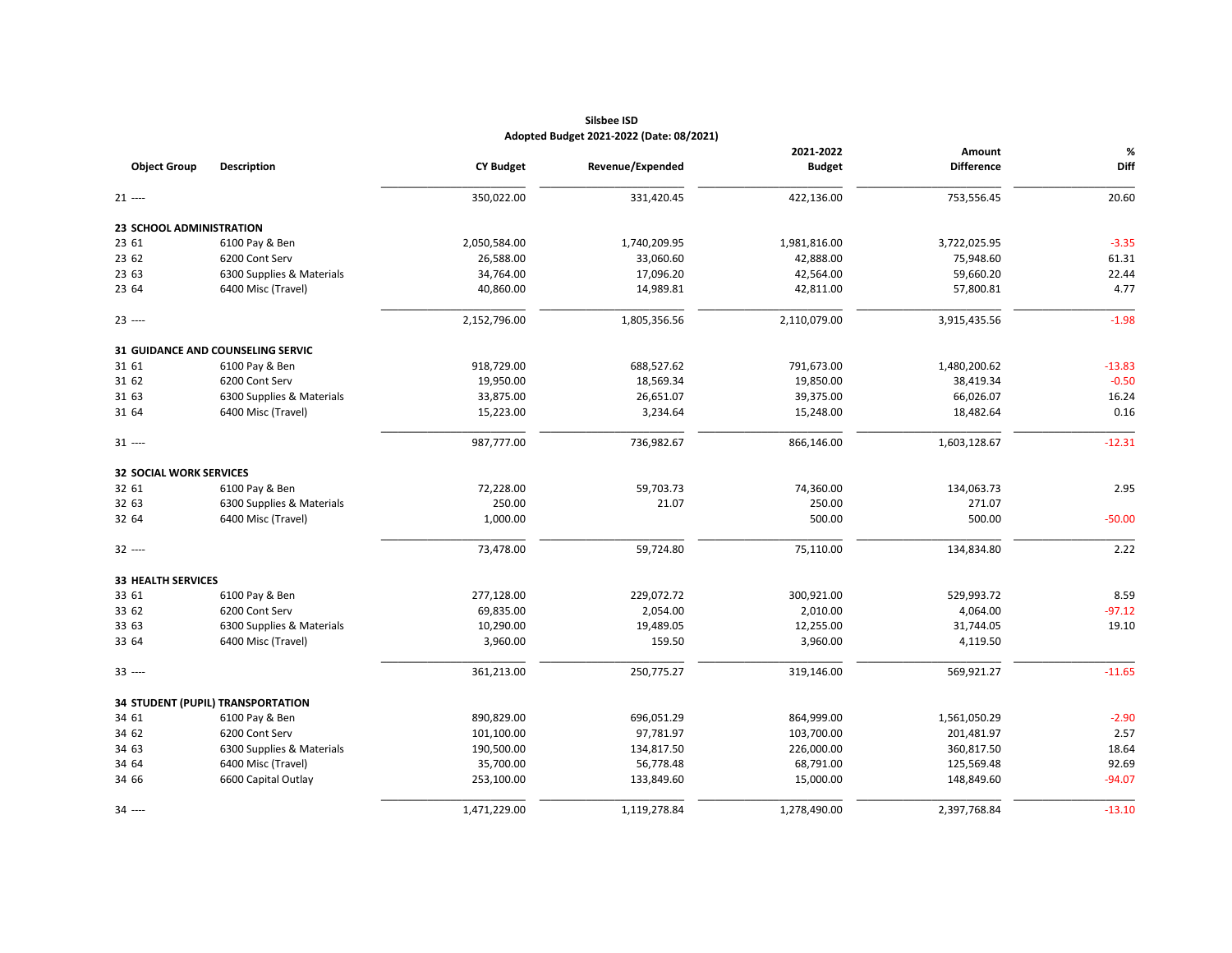|                                    |                                              |                  |                  | 2021-2022     | Amount            | $\%$      |
|------------------------------------|----------------------------------------------|------------------|------------------|---------------|-------------------|-----------|
| <b>Object Group</b>                | <b>Description</b>                           | <b>CY Budget</b> | Revenue/Expended | <b>Budget</b> | <b>Difference</b> | Diff      |
|                                    | 36 COCURRICULAR/EXTRACURRICULAR A            |                  |                  |               |                   |           |
| 36 61                              | 6100 Pay & Ben                               | 739,698.00       | 627,228.86       | 737,076.00    | 1,364,304.86      | $-0.35$   |
| 36 62                              | 6200 Cont Serv                               | 96,831.00        | 84,992.16        | 106,445.00    | 191,437.16        | 9.93      |
| 36 63                              | 6300 Supplies & Materials                    | 190,517.00       | 132,839.64       | 210,514.00    | 343,353.64        | 10.50     |
| 36 64                              | 6400 Misc (Travel)                           | 294,952.00       | 202,873.51       | 294,354.00    | 497,227.51        | $-0.20$   |
| 36 66                              | 6600 Capital Outlay                          | 39,157.00        | 22,835.95        |               | 22,835.95         | $-100.00$ |
| $36$ ----                          |                                              | 1,361,155.00     | 1,070,770.12     | 1,348,389.00  | 2,419,159.12      | $-0.94$   |
| <b>41 GENERAL ADMINISTRATION</b>   |                                              |                  |                  |               |                   |           |
| 41 61                              | 6100 Pay & Ben                               | 711,695.00       | 676,608.65       | 780,109.00    | 1,456,717.65      | 9.61      |
| 41 62                              | 6200 Cont Serv                               | 501,100.00       | 551,611.53       | 534,100.00    | 1,085,711.53      | 6.59      |
| 41 63                              | 6300 Supplies & Materials                    | 39,350.00        | 33,273.60        | 46,450.00     | 79,723.60         | 18.04     |
| 41 64                              | 6400 Misc (Travel)                           | 81,555.00        | 54,507.80        | 111,280.00    | 165,787.80        | 36.45     |
| 41 ----                            |                                              | 1,333,700.00     | 1,316,001.58     | 1,471,939.00  | 2,787,940.58      | 10.37     |
|                                    | 51 PLANT MAINTENANCE AND OPERATIO            |                  |                  |               |                   |           |
| 51 61                              | 6100 Pay & Ben                               | 641,092.00       | 567,678.48       | 639,670.00    | 1,207,348.48      | $-0.22$   |
| 51 62                              | 6200 Cont Serv                               | 2,722,663.00     | 2,763,162.25     | 2,325,804.00  | 5,088,966.25      | $-14.58$  |
| 51 63                              | 6300 Supplies & Materials                    | 158,600.00       | 129,303.29       | 158,100.00    | 287,403.29        | $-0.32$   |
| 51 64                              | 6400 Misc (Travel)                           | 566,580.00       | 522,284.96       | 568,774.00    | 1,091,058.96      | 0.39      |
| 51 66                              | 6600 Capital Outlay                          | 20,000.00        | 28,543.96        | 148,500.00    | 177,043.96        | 642.50    |
| $51 -$                             |                                              | 4,108,935.00     | 4,010,972.94     | 3,840,848.00  | 7,851,820.94      | $-6.52$   |
|                                    | <b>52 SECURITY &amp; MONITORING SERVICES</b> |                  |                  |               |                   |           |
| 52 61                              | 6100 Pay & Ben                               | 220,822.00       | 218,160.27       | 228,817.00    | 446,977.27        | 3.62      |
| 52 62                              | 6200 Cont Serv                               | 157,936.00       | 59,610.00        | 80,490.00     | 140,100.00        | $-49.04$  |
| 52 63                              | 6300 Supplies & Materials                    | 21,975.00        | 45,758.08        | 71,408.00     | 117,166.08        | 224.95    |
| 52 64                              | 6400 Misc (Travel)                           | 15,375.00        | 7,706.80         | 13,475.00     | 21,181.80         | $-12.36$  |
| 52 ----                            |                                              | 416,108.00       | 331,235.15       | 394,190.00    | 725,425.15        | $-5.27$   |
| <b>53 DATA PROCESSING SERVICES</b> |                                              |                  |                  |               |                   |           |
| 53 61                              | 6100 Pay & Ben                               | 547,846.00       | 523,703.77       | 652,199.00    | 1,175,902.77      | 19.05     |
| 53 62                              | 6200 Cont Serv                               | 478,178.00       | 298,415.29       | 400,770.00    | 699,185.29        | $-16.19$  |
| 53 63                              | 6300 Supplies & Materials                    | 24,864.00        | 98,338.11        | 25,050.00     | 123,388.11        | 0.75      |
| 53 64                              | 6400 Misc (Travel)                           | 165,509.00       | 4,258.80         | 65,510.00     | 69,768.80         | $-60.42$  |
| 53 66                              | 6600 Capital Outlay                          |                  | 14,505.00        |               | 14,505.00         |           |
| 53 ----                            |                                              | 1,216,397.00     | 939,220.97       | 1,143,529.00  | 2,082,749.97      | $-5.99$   |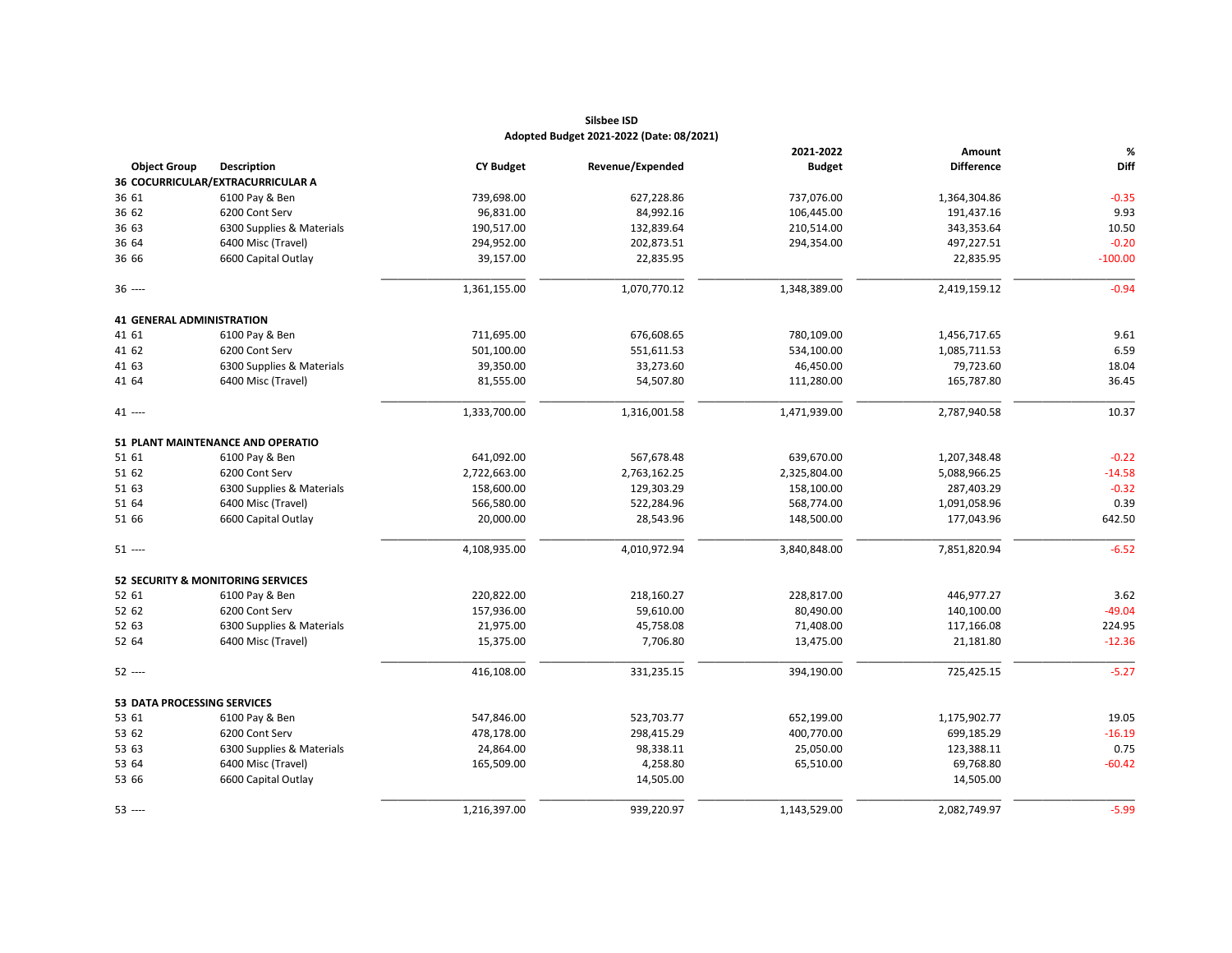|                                   |                             |                  |                  | 2021-2022     | Amount            |             |
|-----------------------------------|-----------------------------|------------------|------------------|---------------|-------------------|-------------|
| <b>Object Group</b>               | <b>Description</b>          | <b>CY Budget</b> | Revenue/Expended | <b>Budget</b> | <b>Difference</b> | <b>Diff</b> |
| <b>71 DEBT SERVICE</b>            |                             |                  |                  |               |                   |             |
| 71 62                             | 6200 Cont Serv              | 3,500.00         |                  |               |                   | $-100.00$   |
| 71 65                             | 6500 Debt Service           | 384,295.00       | 310,700.68       | 386,186.00    | 696,886.68        | 0.49        |
| $71$ ----                         |                             | 387,795.00       | 310,700.68       | 386,186.00    | 696,886.68        | $-0.41$     |
| 81 FACILITIES ACQUISITION AND CON |                             |                  |                  |               |                   |             |
| 81 66                             | 6600 Capital Outlay         | 300,000.00       | 609,790.00       | 350,000.00    | 959,790.00        | 16.67       |
| $81$ ----                         |                             | 300,000.00       | 609,790.00       | 350,000.00    | 959,790.00        | 16.67       |
| ------                            |                             | 812,728.00       | 2,607,846.99     | 14,715.00     | 2,622,561.99      | $-4.08$     |
| _______                           | <b>Grand Revenue Totals</b> | 32,125,978.00    | 27,723,320.42    | 30,432,761.00 | 58,156,081.42     |             |
|                                   | <b>Grand Expense Totals</b> | 31,313,250.00    | 25,115,473.43    | 30,418,046.00 | 55,533,519.43     |             |
|                                   | <b>Grand Totals</b>         | 812,728.00       | 2,607,846.99     | 14,715.00     | 2,622,561.99      | $-98.19$    |
|                                   |                             | Profit           | Profit           | Profit        | Profit            |             |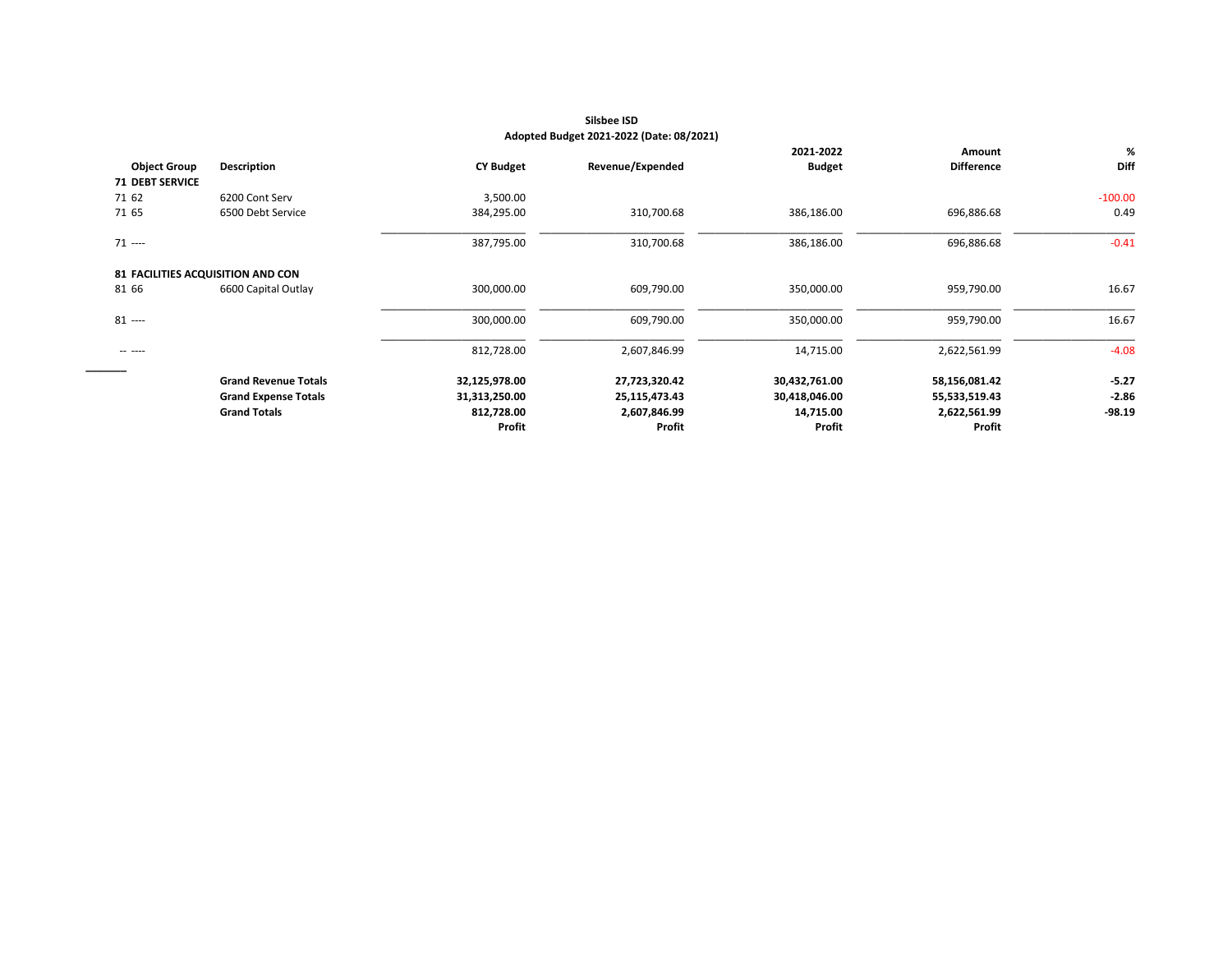|                                           |                                                    |                           | 2021-2022                               | Amount                     |                                                         |
|-------------------------------------------|----------------------------------------------------|---------------------------|-----------------------------------------|----------------------------|---------------------------------------------------------|
| <b>Description</b><br><b>Object Group</b> | <b>CY Budget</b>                                   | Revenue/Expended          | <b>Budget</b>                           | <b>Difference</b>          |                                                         |
| 240 NAT SCHOOL BREAKFAST AND LUNCH        |                                                    |                           |                                         |                            |                                                         |
| 00 NO FUNCTION                            |                                                    |                           |                                         |                            |                                                         |
| 57 Local Reveue                           | 432,000.00                                         | 178,093.29                | 208,000.00                              | 386,093.29                 | $-51.85$                                                |
| 58 State Revenue                          | 7,269.00                                           | 7,146.29                  |                                         | 7,146.29                   | $-100.00$                                               |
| 59 Federal Revenue                        | 1,135,000.00                                       | 1,158,941.54              | 1,435,000.00                            | 2,593,941.54               | 26.43                                                   |
| 79 Transfers In                           |                                                    | 38.45                     |                                         | 38.45                      |                                                         |
|                                           | 1,574,269.00                                       | 1,344,219.57              | 1,643,000.00                            | 2,987,219.57               |                                                         |
| 35 FOOD SERVICES                          |                                                    |                           |                                         |                            |                                                         |
| 61 6100 Pay & Ben                         | 31,980.00                                          | 25,893.95                 | 33,003.00                               | 58,896.95                  |                                                         |
| 62 6200 Cont Serv                         | 1,444,445.00                                       | 1,096,672.89              | 1,423,300.00                            | 2,519,972.89               |                                                         |
| 63 6300 Supplies & Materials              | 117,850.00                                         |                           | 129,300.00                              |                            |                                                         |
| 64 6400 Misc (Travel)                     | 475.00                                             | 453.90                    | 475.00                                  | 928.90                     |                                                         |
| 66 6600 Capital Outlay                    |                                                    | 6,879.30                  | 175,000.00                              | 181,879.30                 |                                                         |
|                                           | 1,594,750.00                                       | 1,191,869.27              | 1,761,078.00                            | 2,952,947.27               |                                                         |
|                                           | $-20,481.00$                                       | 152,350.30                | $-118,078.00$                           | 34,272.30                  |                                                         |
| <b>Grand Revenue Totals</b>               | 1,574,269.00                                       | 1,344,219.57              | 1,643,000.00                            |                            |                                                         |
|                                           |                                                    |                           |                                         |                            |                                                         |
|                                           |                                                    |                           |                                         |                            |                                                         |
|                                           | Loss                                               | Profit                    | Loss                                    | Profit                     |                                                         |
|                                           | <b>Grand Expense Totals</b><br><b>Grand Totals</b> | 1,594,750.00<br>20,481.00 | 61,969.23<br>1,191,869.27<br>152,350.30 | 1,761,078.00<br>118,078.00 | 191,269.23<br>2,987,219.57<br>2,952,947.27<br>34,272.30 |